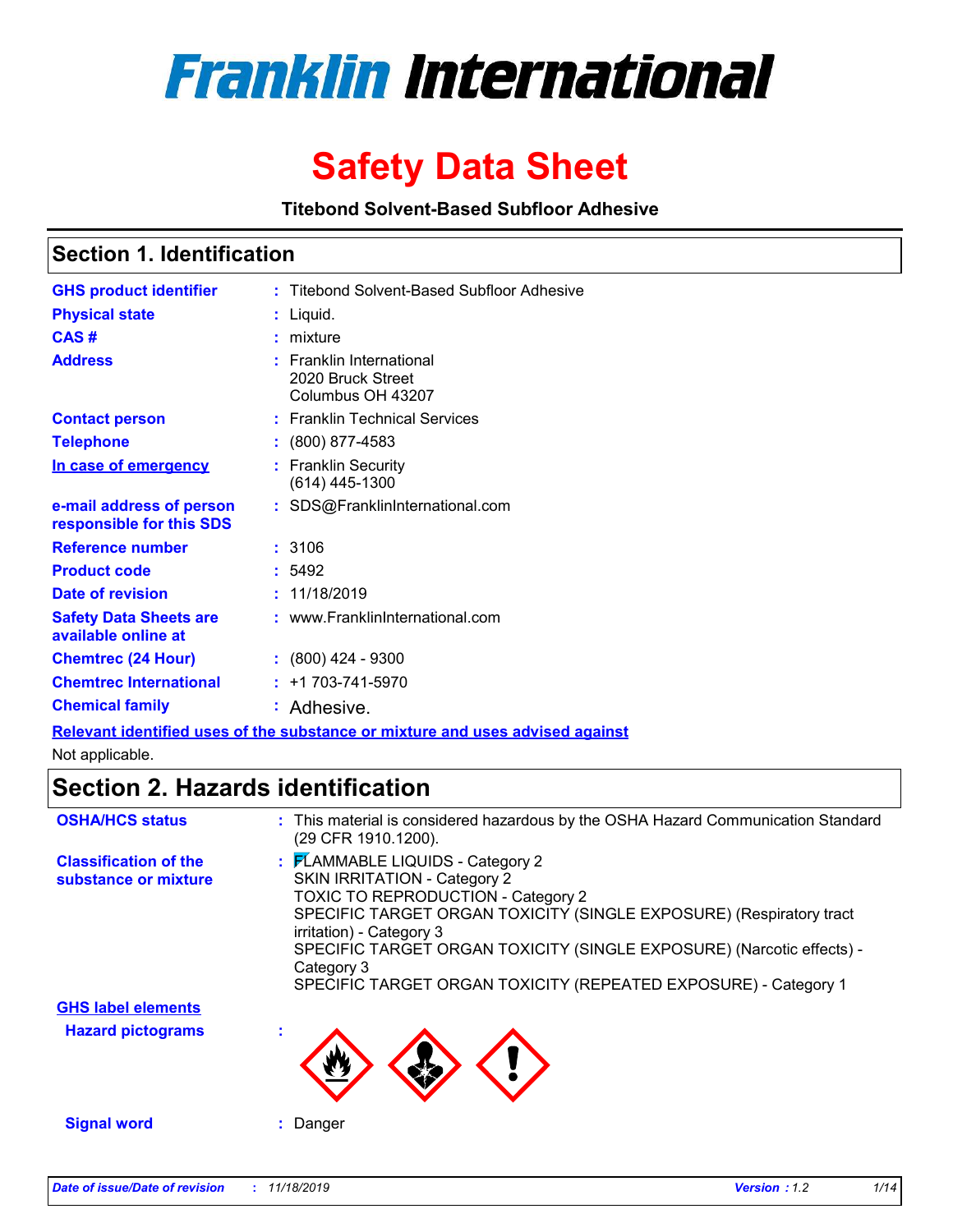## **Section 2. Hazards identification**

| <b>Hazard statements</b>                   | : $H$ ighly flammable liquid and vapor.<br>Causes skin irritation.<br>May cause respiratory irritation.<br>May cause drowsiness or dizziness.<br>Suspected of damaging fertility or the unborn child. (inhalation)<br>Causes damage to organs through prolonged or repeated exposure. (central nervous<br>system (CNS), kidneys, liver) (inhalation)                                                                                                                                                                                                                                                        |
|--------------------------------------------|-------------------------------------------------------------------------------------------------------------------------------------------------------------------------------------------------------------------------------------------------------------------------------------------------------------------------------------------------------------------------------------------------------------------------------------------------------------------------------------------------------------------------------------------------------------------------------------------------------------|
| <b>Precautionary statements</b>            |                                                                                                                                                                                                                                                                                                                                                                                                                                                                                                                                                                                                             |
| <b>Prevention</b>                          | : Øbtain special instructions before use. Do not handle until all safety precautions have<br>been read and understood. Wear protective gloves, protective clothing and eye or face<br>protection. Keep away from heat, hot surfaces, sparks, open flames and other ignition<br>sources. No smoking. Use explosion-proof electrical, ventilating or lighting equipment.<br>Use non-sparking tools. Take action to prevent static discharges. Use only outdoors or<br>in a well-ventilated area. Do not breathe vapor. Do not eat, drink or smoke when using<br>this product. Wash thoroughly after handling. |
| <b>Response</b>                            | : F exposed or concerned: Get medical advice or attention. IF INHALED: Remove<br>person to fresh air and keep comfortable for breathing. Call a POISON CENTER or<br>doctor if you feel unwell. IF ON SKIN (or hair): Take off immediately all contaminated<br>clothing. Rinse skin with water. IF ON SKIN: Wash with plenty of water. If skin irritation<br>occurs: Get medical advice or attention.                                                                                                                                                                                                        |
| <b>Storage</b>                             | : Store locked up. Store in a well-ventilated place. Keep container tightly closed. Keep<br>cool.                                                                                                                                                                                                                                                                                                                                                                                                                                                                                                           |
| <b>Disposal</b>                            | : Dispose of contents and container in accordance with all local, regional, national and<br>international regulations.                                                                                                                                                                                                                                                                                                                                                                                                                                                                                      |
| <b>Supplemental label</b><br>elements      | : Avoid contact with skin and clothing. Wash thoroughly after handling.                                                                                                                                                                                                                                                                                                                                                                                                                                                                                                                                     |
| <b>Hazards not otherwise</b><br>classified | : Prolonged or repeated contact may dry skin and cause irritation.                                                                                                                                                                                                                                                                                                                                                                                                                                                                                                                                          |

## **Section 3. Composition/information on ingredients**

| <b>Substance/mixture</b><br>Mixture |                         |                      |
|-------------------------------------|-------------------------|----------------------|
| Ingredient name                     | $\frac{9}{6}$           | <b>CAS number</b>    |
| <b>A-hexane</b><br>toluene          | l≥10 - ≤25<br>210 - ≤25 | 110-54-3<br>108-88-3 |

Any concentration shown as a range is to protect confidentiality or is due to batch variation.

**There are no additional ingredients present which, within the current knowledge of the supplier and in the concentrations applicable, are classified as hazardous to health or the environment and hence require reporting in this section.**

**Occupational exposure limits, if available, are listed in Section 8.**

### **Section 4. First aid measures**

#### **Description of necessary first aid measures**

| <b>Eye contact</b> | : Immediately flush eyes with plenty of water, occasionally lifting the upper and lower<br>eyelids. Check for and remove any contact lenses. Continue to rinse for at least 10<br>minutes. Get medical attention.                                                                                                                                                                                                                                                                                                                                                                                                                                                                                                                    |
|--------------------|--------------------------------------------------------------------------------------------------------------------------------------------------------------------------------------------------------------------------------------------------------------------------------------------------------------------------------------------------------------------------------------------------------------------------------------------------------------------------------------------------------------------------------------------------------------------------------------------------------------------------------------------------------------------------------------------------------------------------------------|
| <b>Inhalation</b>  | : Remove victim to fresh air and keep at rest in a position comfortable for breathing. If it<br>is suspected that fumes are still present, the rescuer should wear an appropriate mask<br>or self-contained breathing apparatus. If not breathing, if breathing is irregular or if<br>respiratory arrest occurs, provide artificial respiration or oxygen by trained personnel. It<br>may be dangerous to the person providing aid to give mouth-to-mouth resuscitation.<br>Get medical attention. If necessary, call a poison center or physician. If unconscious,<br>place in recovery position and get medical attention immediately. Maintain an open<br>airway. Loosen tight clothing such as a collar, tie, belt or waistband. |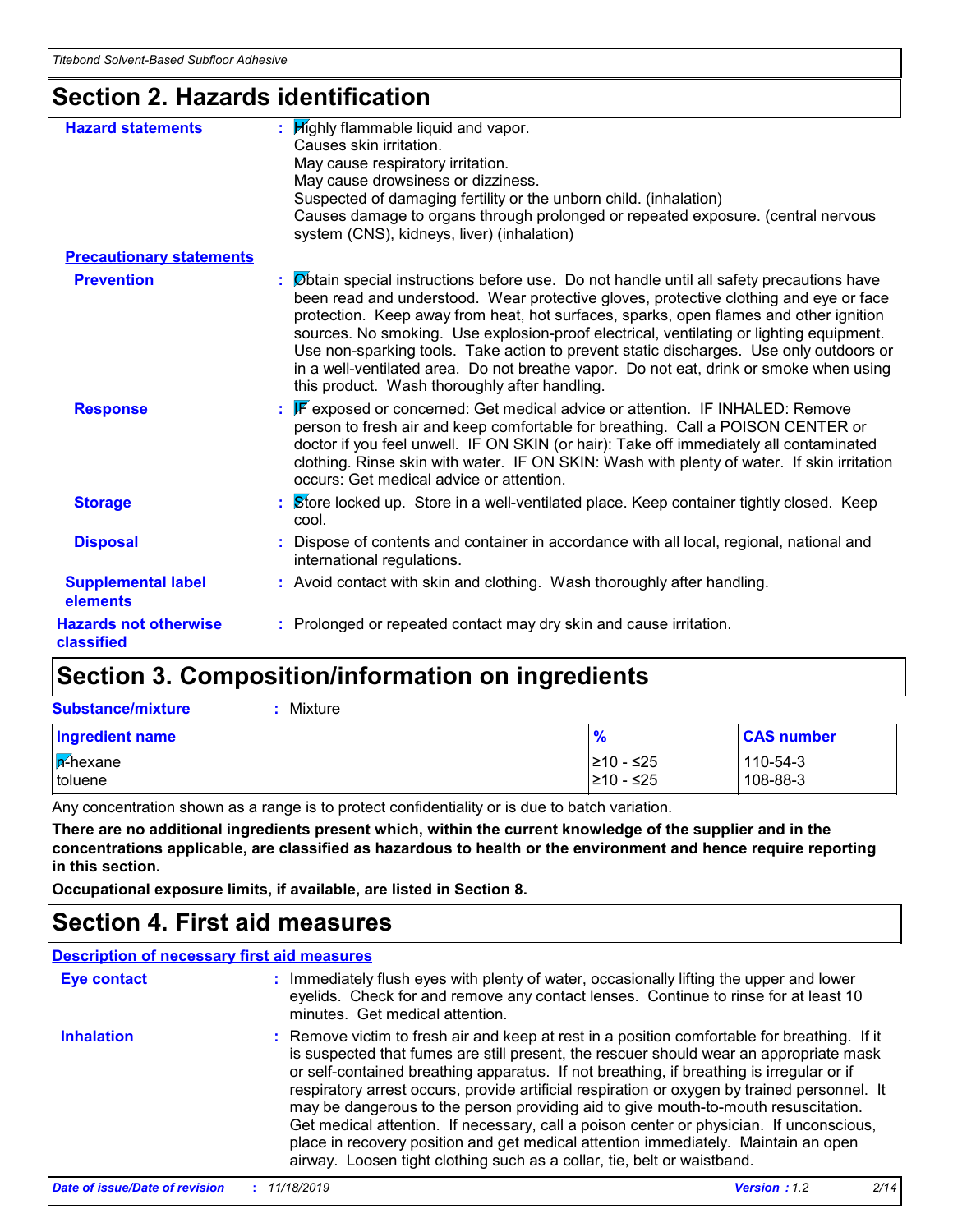| <b>Section 4. First aid measures</b>                                           |                                                                                                                                                                                                                                                                                                                                                                                                                                                                                                                                                                                                                                                                                                                                                                                                                               |
|--------------------------------------------------------------------------------|-------------------------------------------------------------------------------------------------------------------------------------------------------------------------------------------------------------------------------------------------------------------------------------------------------------------------------------------------------------------------------------------------------------------------------------------------------------------------------------------------------------------------------------------------------------------------------------------------------------------------------------------------------------------------------------------------------------------------------------------------------------------------------------------------------------------------------|
| <b>Skin contact</b>                                                            | : Wash skin thoroughly with soap and water or use recognized skin cleanser. Remove<br>contaminated clothing and shoes. Continue to rinse for at least 10 minutes. Get<br>medical attention. Wash clothing before reuse. Clean shoes thoroughly before reuse.                                                                                                                                                                                                                                                                                                                                                                                                                                                                                                                                                                  |
| <b>Ingestion</b>                                                               | : Wash out mouth with water. Remove dentures if any. Remove victim to fresh air and<br>keep at rest in a position comfortable for breathing. If material has been swallowed and<br>the exposed person is conscious, give small quantities of water to drink. Stop if the<br>exposed person feels sick as vomiting may be dangerous. Do not induce vomiting<br>unless directed to do so by medical personnel. If vomiting occurs, the head should be<br>kept low so that vomit does not enter the lungs. Get medical attention. If necessary,<br>call a poison center or physician. Never give anything by mouth to an unconscious<br>person. If unconscious, place in recovery position and get medical attention<br>immediately. Maintain an open airway. Loosen tight clothing such as a collar, tie, belt<br>or waistband. |
| Most important symptoms/effects, acute and delayed                             |                                                                                                                                                                                                                                                                                                                                                                                                                                                                                                                                                                                                                                                                                                                                                                                                                               |
| <b>Potential acute health effects</b>                                          |                                                                                                                                                                                                                                                                                                                                                                                                                                                                                                                                                                                                                                                                                                                                                                                                                               |
| <b>Eye contact</b>                                                             | : This product may irritate eyes upon contact.                                                                                                                                                                                                                                                                                                                                                                                                                                                                                                                                                                                                                                                                                                                                                                                |
| <b>Inhalation</b>                                                              | : Can cause central nervous system (CNS) depression. May cause drowsiness or<br>dizziness. May cause respiratory irritation.                                                                                                                                                                                                                                                                                                                                                                                                                                                                                                                                                                                                                                                                                                  |
| <b>Skin contact</b>                                                            | : Causes skin irritation. Defatting to the skin.                                                                                                                                                                                                                                                                                                                                                                                                                                                                                                                                                                                                                                                                                                                                                                              |
| <b>Ingestion</b>                                                               | : Can cause central nervous system (CNS) depression.                                                                                                                                                                                                                                                                                                                                                                                                                                                                                                                                                                                                                                                                                                                                                                          |
| <b>Over-exposure signs/symptoms</b>                                            |                                                                                                                                                                                                                                                                                                                                                                                                                                                                                                                                                                                                                                                                                                                                                                                                                               |
| <b>Eye contact</b>                                                             | : Adverse symptoms may include the following:<br>pain or irritation<br>watering<br>redness                                                                                                                                                                                                                                                                                                                                                                                                                                                                                                                                                                                                                                                                                                                                    |
| <b>Inhalation</b>                                                              | : Adverse symptoms may include the following:<br>respiratory tract irritation<br>coughing<br>nausea or vomiting<br>headache<br>drowsiness/fatigue<br>dizziness/vertigo<br>unconsciousness<br>reduced fetal weight<br>increase in fetal deaths<br>skeletal malformations                                                                                                                                                                                                                                                                                                                                                                                                                                                                                                                                                       |
| <b>Skin contact</b>                                                            | : Adverse symptoms may include the following:<br>irritation<br>redness<br>dryness<br>cracking                                                                                                                                                                                                                                                                                                                                                                                                                                                                                                                                                                                                                                                                                                                                 |
| <b>Ingestion</b>                                                               | : No specific data.                                                                                                                                                                                                                                                                                                                                                                                                                                                                                                                                                                                                                                                                                                                                                                                                           |
|                                                                                | Indication of immediate medical attention and special treatment needed, if necessary                                                                                                                                                                                                                                                                                                                                                                                                                                                                                                                                                                                                                                                                                                                                          |
| <b>Notes to physician</b>                                                      | : Treat symptomatically. Contact poison treatment specialist immediately if large<br>quantities have been ingested or inhaled.                                                                                                                                                                                                                                                                                                                                                                                                                                                                                                                                                                                                                                                                                                |
| <b>Specific treatments</b>                                                     | : No specific treatment.                                                                                                                                                                                                                                                                                                                                                                                                                                                                                                                                                                                                                                                                                                                                                                                                      |
| <b>Protection of first-aiders</b><br>Contovicological information (Cootion 44) | : No action shall be taken involving any personal risk or without suitable training. If it is<br>suspected that fumes are still present, the rescuer should wear an appropriate mask or<br>self-contained breathing apparatus. It may be dangerous to the person providing aid to<br>give mouth-to-mouth resuscitation.                                                                                                                                                                                                                                                                                                                                                                                                                                                                                                       |

**See toxicological information (Section 11)**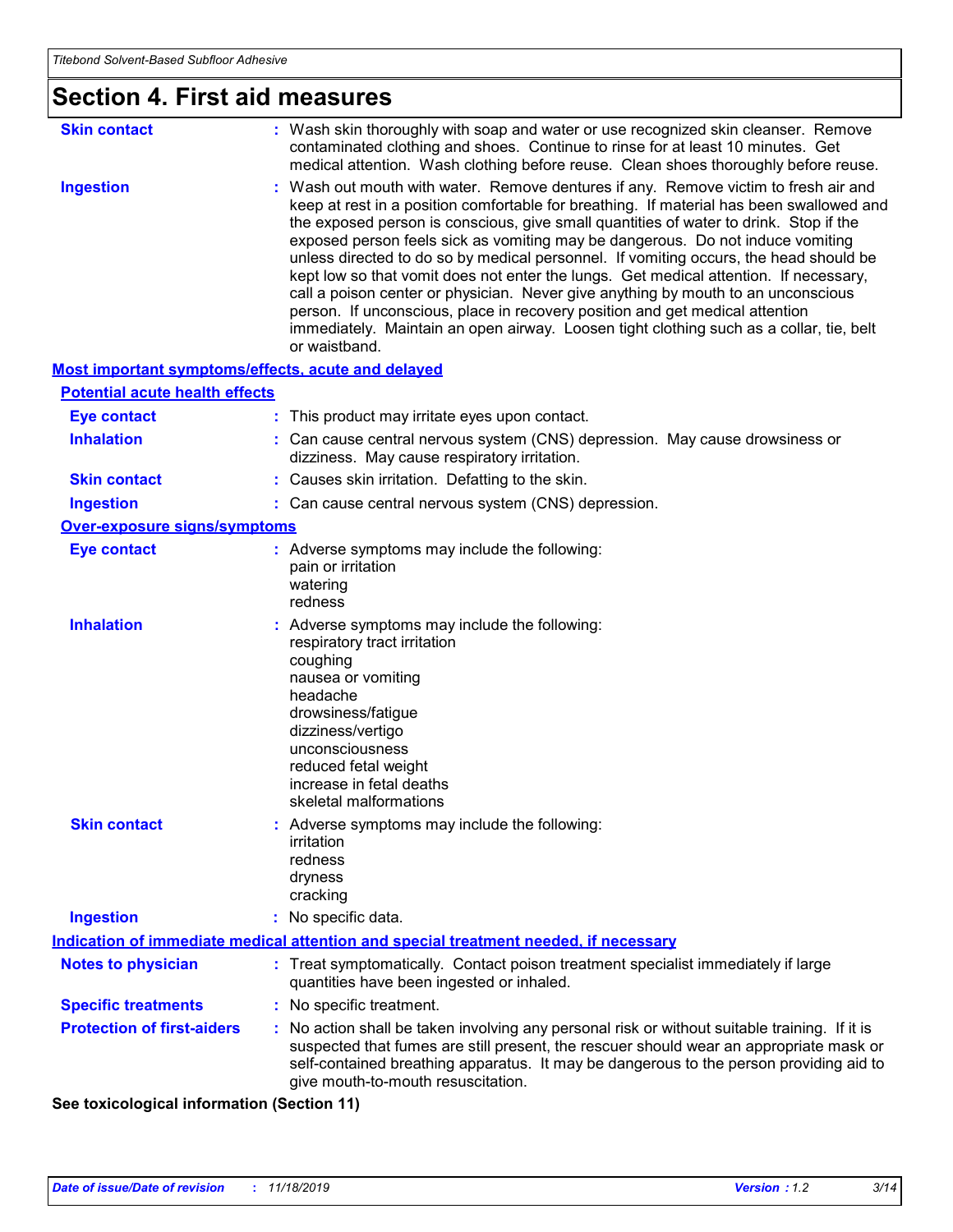### **Section 5. Fire-fighting measures**

| <b>Extinguishing media</b>                               |                                                                                                                                                                                                                                                                                                                               |
|----------------------------------------------------------|-------------------------------------------------------------------------------------------------------------------------------------------------------------------------------------------------------------------------------------------------------------------------------------------------------------------------------|
| <b>Suitable extinguishing</b><br>media                   | : Use dry chemical, $CO2$ , water spray (fog) or foam.                                                                                                                                                                                                                                                                        |
| <b>Unsuitable extinguishing</b><br>media                 | : Do not use water jet.                                                                                                                                                                                                                                                                                                       |
| <b>Specific hazards arising</b><br>from the chemical     | : Highly flammable liquid and vapor. Runoff to sewer may create fire or explosion hazard.<br>In a fire or if heated, a pressure increase will occur and the container may burst, with the<br>risk of a subsequent explosion.                                                                                                  |
| <b>Hazardous thermal</b><br>decomposition products       | Decomposition products may include the following materials:<br>carbon dioxide<br>carbon monoxide                                                                                                                                                                                                                              |
| <b>Special protective actions</b><br>for fire-fighters   | : Promptly isolate the scene by removing all persons from the vicinity of the incident if<br>there is a fire. No action shall be taken involving any personal risk or without suitable<br>training. Move containers from fire area if this can be done without risk. Use water<br>spray to keep fire-exposed containers cool. |
| <b>Special protective</b><br>equipment for fire-fighters | Fire-fighters should wear appropriate protective equipment and self-contained breathing<br>apparatus (SCBA) with a full face-piece operated in positive pressure mode.                                                                                                                                                        |

### **Section 6. Accidental release measures**

|                                                              | <b>Personal precautions, protective equipment and emergency procedures</b>                                                                                                                                                                                                                                                                                                                                                                                                                                                                                                                                                                                                                                                                                           |
|--------------------------------------------------------------|----------------------------------------------------------------------------------------------------------------------------------------------------------------------------------------------------------------------------------------------------------------------------------------------------------------------------------------------------------------------------------------------------------------------------------------------------------------------------------------------------------------------------------------------------------------------------------------------------------------------------------------------------------------------------------------------------------------------------------------------------------------------|
| For non-emergency<br>personnel                               | : No action shall be taken involving any personal risk or without suitable training.<br>Evacuate surrounding areas. Keep unnecessary and unprotected personnel from<br>entering. Do not touch or walk through spilled material. Shut off all ignition sources.<br>No flares, smoking or flames in hazard area. Avoid breathing vapor or mist. Provide<br>adequate ventilation. Wear appropriate respirator when ventilation is inadequate. Put<br>on appropriate personal protective equipment.                                                                                                                                                                                                                                                                      |
| For emergency responders                                     | : If specialized clothing is required to deal with the spillage, take note of any information in<br>Section 8 on suitable and unsuitable materials. See also the information in "For non-<br>emergency personnel".                                                                                                                                                                                                                                                                                                                                                                                                                                                                                                                                                   |
| <b>Environmental precautions</b>                             | : Avoid dispersal of spilled material and runoff and contact with soil, waterways, drains<br>and sewers. Inform the relevant authorities if the product has caused environmental<br>pollution (sewers, waterways, soil or air).                                                                                                                                                                                                                                                                                                                                                                                                                                                                                                                                      |
| <b>Methods and materials for containment and cleaning up</b> |                                                                                                                                                                                                                                                                                                                                                                                                                                                                                                                                                                                                                                                                                                                                                                      |
| <b>Small spill</b>                                           | : Stop leak if without risk. Move containers from spill area. Use spark-proof tools and<br>explosion-proof equipment. Dilute with water and mop up if water-soluble. Alternatively,<br>or if water-insoluble, absorb with an inert dry material and place in an appropriate waste<br>disposal container. Dispose of via a licensed waste disposal contractor.                                                                                                                                                                                                                                                                                                                                                                                                        |
| <b>Large spill</b>                                           | : Stop leak if without risk. Move containers from spill area. Use spark-proof tools and<br>explosion-proof equipment. Approach release from upwind. Prevent entry into sewers,<br>water courses, basements or confined areas. Wash spillages into an effluent treatment<br>plant or proceed as follows. Contain and collect spillage with non-combustible,<br>absorbent material e.g. sand, earth, vermiculite or diatomaceous earth and place in<br>container for disposal according to local regulations (see Section 13). Dispose of via a<br>licensed waste disposal contractor. Contaminated absorbent material may pose the<br>same hazard as the spilled product. Note: see Section 1 for emergency contact<br>information and Section 13 for waste disposal. |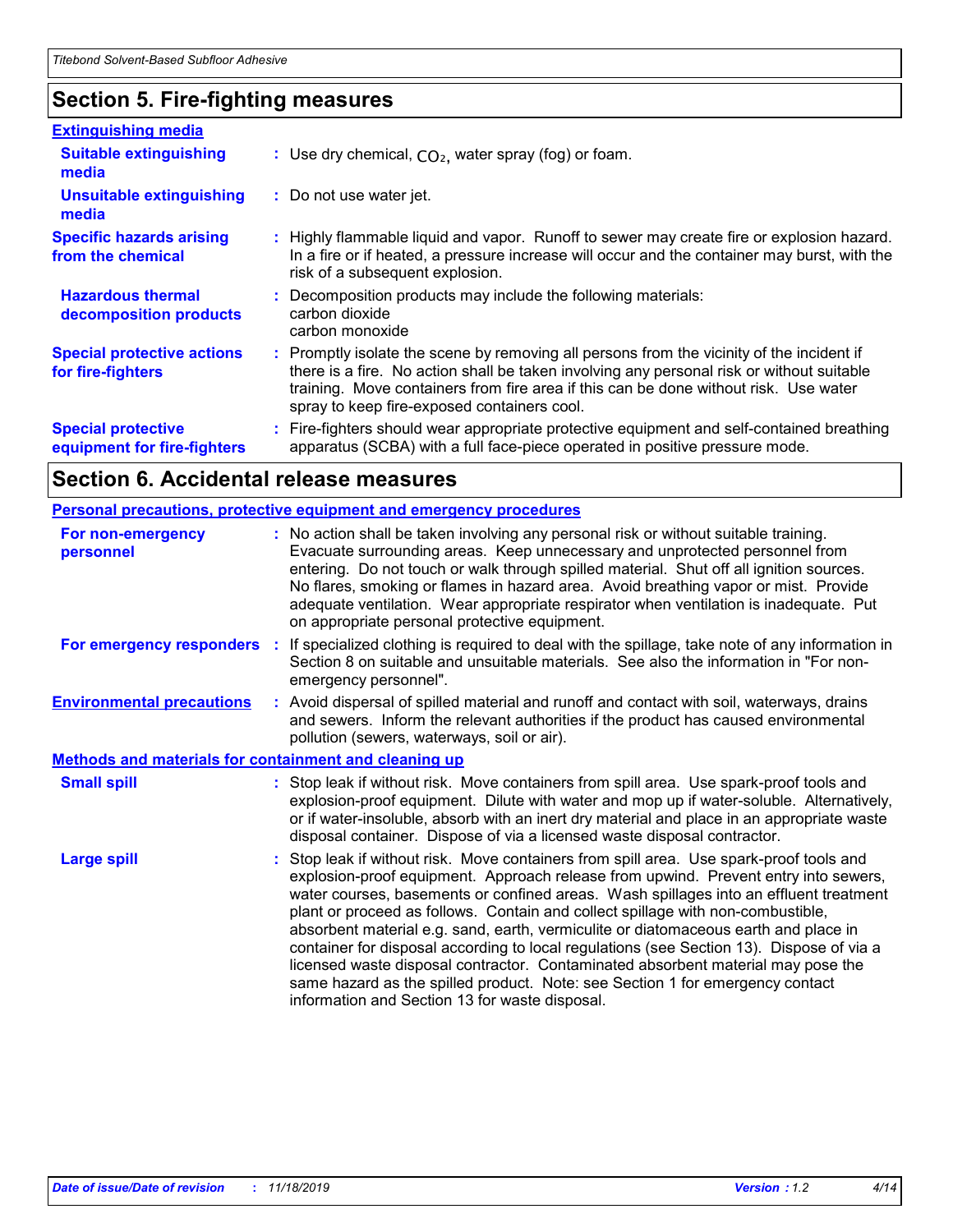### **Section 7. Handling and storage**

#### **Precautions for safe handling**

| <b>Protective measures</b>                                                       | : Put on appropriate personal protective equipment (see Section 8). Avoid exposure -<br>obtain special instructions before use. Avoid exposure during pregnancy. Do not<br>handle until all safety precautions have been read and understood. Do not get in eyes<br>or on skin or clothing. Do not breathe vapor or mist. Do not ingest. Use only with<br>adequate ventilation. Wear appropriate respirator when ventilation is inadequate. Do<br>not enter storage areas and confined spaces unless adequately ventilated. Keep in the<br>original container or an approved alternative made from a compatible material, kept<br>tightly closed when not in use. Store and use away from heat, sparks, open flame or<br>any other ignition source. Use explosion-proof electrical (ventilating, lighting and<br>material handling) equipment. Use only non-sparking tools. Take precautionary<br>measures against electrostatic discharges. Empty containers retain product residue<br>and can be hazardous. Do not reuse container. |  |
|----------------------------------------------------------------------------------|---------------------------------------------------------------------------------------------------------------------------------------------------------------------------------------------------------------------------------------------------------------------------------------------------------------------------------------------------------------------------------------------------------------------------------------------------------------------------------------------------------------------------------------------------------------------------------------------------------------------------------------------------------------------------------------------------------------------------------------------------------------------------------------------------------------------------------------------------------------------------------------------------------------------------------------------------------------------------------------------------------------------------------------|--|
| <b>Advice on general</b><br>occupational hygiene                                 | : Eating, drinking and smoking should be prohibited in areas where this material is<br>handled, stored and processed. Workers should wash hands and face before eating,<br>drinking and smoking. Remove contaminated clothing and protective equipment before<br>entering eating areas. See also Section 8 for additional information on hygiene<br>measures.                                                                                                                                                                                                                                                                                                                                                                                                                                                                                                                                                                                                                                                                         |  |
| <b>Conditions for safe storage,</b><br>including any<br><b>incompatibilities</b> | : Do not store above the following temperature: $43.333^{\circ}$ C (110 $^{\circ}$ F). Store in accordance<br>with local regulations. Store in a segregated and approved area. Store in original<br>container protected from direct sunlight in a dry, cool and well-ventilated area, away<br>from incompatible materials (see Section 10) and food and drink. Store locked up.<br>Eliminate all ignition sources. Separate from oxidizing materials. Keep container tightly<br>closed and sealed until ready for use. Containers that have been opened must be<br>carefully resealed and kept upright to prevent leakage. Do not store in unlabeled<br>containers. Use appropriate containment to avoid environmental contamination. See<br>Section 10 for incompatible materials before handling or use.                                                                                                                                                                                                                            |  |

# **Section 8. Exposure controls/personal protection**

#### **Control parameters**

#### **Occupational exposure limits**

| <b>Ingredient name</b> | <b>Exposure limits</b>                                                                                                                                                                                                                                                                                                                                                                                  |
|------------------------|---------------------------------------------------------------------------------------------------------------------------------------------------------------------------------------------------------------------------------------------------------------------------------------------------------------------------------------------------------------------------------------------------------|
| <b>n</b> -hexane       | OSHA PEL 1989 (United States, 3/1989).<br>TWA: 50 ppm 8 hours.<br>TWA: $180 \text{ mg/m}^3$ 8 hours.<br>NIOSH REL (United States, 10/2016).<br>TWA: 50 ppm 10 hours.<br>TWA: 180 mg/m <sup>3</sup> 10 hours.<br>ACGIH TLV (United States, 3/2020). Absorbed through skin.<br>TWA: 50 ppm 8 hours.<br>OSHA PEL (United States, 5/2018).<br>TWA: 500 ppm 8 hours.<br>TWA: 1800 mg/m <sup>3</sup> 8 hours. |
| toluene                | OSHA PEL 1989 (United States, 3/1989).<br>TWA: 100 ppm 8 hours.<br>TWA: $375$ mg/m <sup>3</sup> 8 hours.<br>STEL: 150 ppm 15 minutes.<br>STEL: 560 mg/m <sup>3</sup> 15 minutes.<br>OSHA PEL Z2 (United States, 2/2013).<br>TWA: 200 ppm 8 hours.<br>CEIL: 300 ppm<br>AMP: 500 ppm 10 minutes.<br>NIOSH REL (United States, 10/2016).<br>TWA: 100 ppm 10 hours.<br>TWA: 375 mg/m <sup>3</sup> 10 hours. |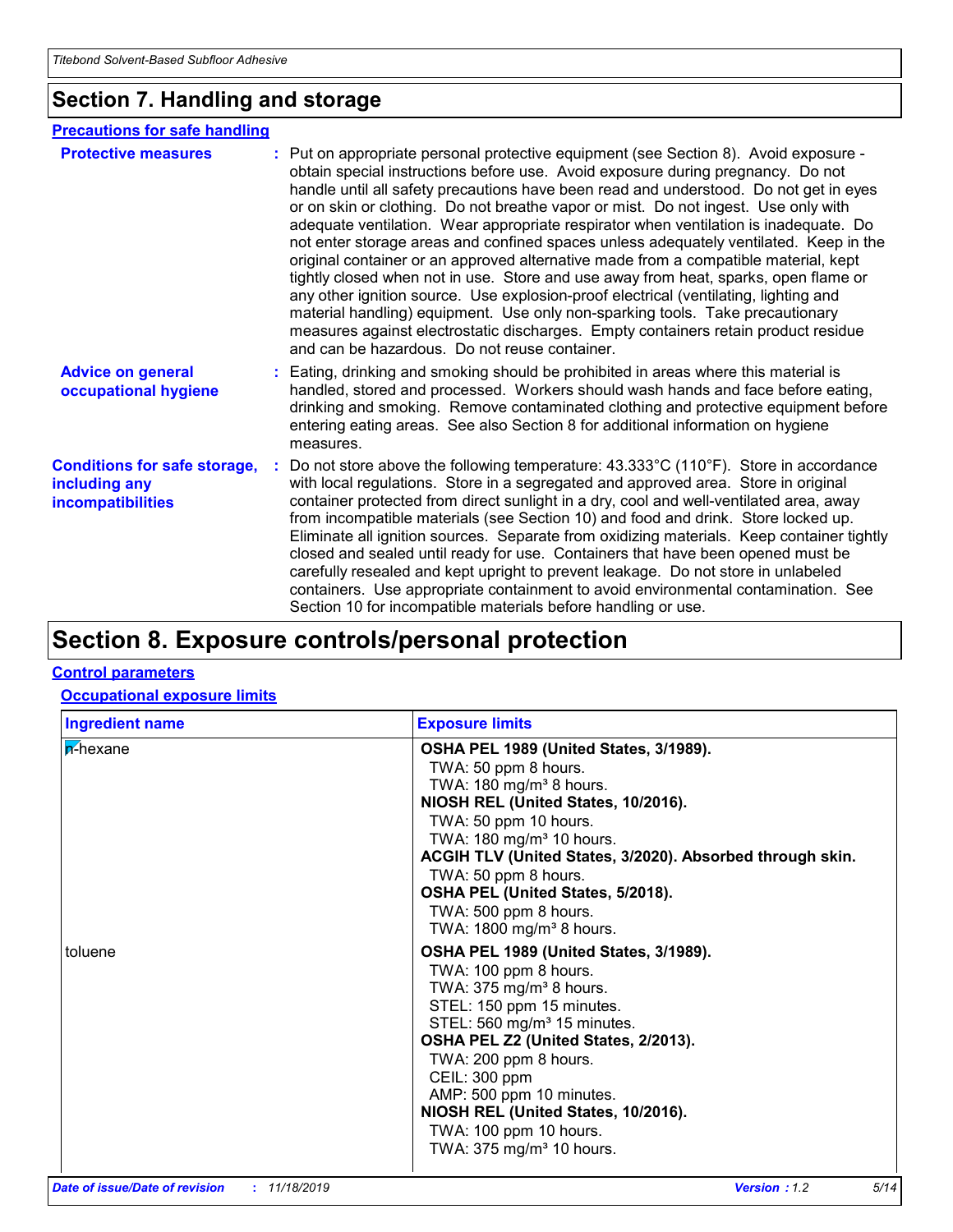# **Section 8. Exposure controls/personal protection**

|                                                   | STEL: 150 ppm 15 minutes.<br>STEL: 560 mg/m <sup>3</sup> 15 minutes.<br>ACGIH TLV (United States, 3/2020).<br>TWA: 20 ppm 8 hours.                                                                                                                                                                                                                                                                                                                                                                                                                                                                                   |
|---------------------------------------------------|----------------------------------------------------------------------------------------------------------------------------------------------------------------------------------------------------------------------------------------------------------------------------------------------------------------------------------------------------------------------------------------------------------------------------------------------------------------------------------------------------------------------------------------------------------------------------------------------------------------------|
| <b>Appropriate engineering</b><br><b>controls</b> | : Use only with adequate ventilation. Use process enclosures, local exhaust ventilation or<br>other engineering controls to keep worker exposure to airborne contaminants below any<br>recommended or statutory limits. The engineering controls also need to keep gas,<br>vapor or dust concentrations below any lower explosive limits. Use explosion-proof<br>ventilation equipment.                                                                                                                                                                                                                              |
| <b>Environmental exposure</b><br>controls         | Emissions from ventilation or work process equipment should be checked to ensure<br>they comply with the requirements of environmental protection legislation. In some<br>cases, fume scrubbers, filters or engineering modifications to the process equipment<br>will be necessary to reduce emissions to acceptable levels.                                                                                                                                                                                                                                                                                        |
| <b>Individual protection measures</b>             |                                                                                                                                                                                                                                                                                                                                                                                                                                                                                                                                                                                                                      |
| <b>Hygiene measures</b>                           | : Wash hands, forearms and face thoroughly after handling chemical products, before<br>eating, smoking and using the lavatory and at the end of the working period.<br>Appropriate techniques should be used to remove potentially contaminated clothing.<br>Wash contaminated clothing before reusing. Ensure that eyewash stations and safety<br>showers are close to the workstation location.                                                                                                                                                                                                                    |
| <b>Eye/face protection</b>                        | Safety eyewear complying with an approved standard should be used when a risk<br>assessment indicates this is necessary to avoid exposure to liquid splashes, mists,<br>gases or dusts. If contact is possible, the following protection should be worn, unless<br>the assessment indicates a higher degree of protection: chemical splash goggles.                                                                                                                                                                                                                                                                  |
| <b>Skin protection</b>                            |                                                                                                                                                                                                                                                                                                                                                                                                                                                                                                                                                                                                                      |
| <b>Hand protection</b>                            | Chemical-resistant, impervious gloves complying with an approved standard should be<br>worn at all times when handling chemical products if a risk assessment indicates this is<br>necessary. Considering the parameters specified by the glove manufacturer, check<br>during use that the gloves are still retaining their protective properties. It should be<br>noted that the time to breakthrough for any glove material may be different for different<br>glove manufacturers. In the case of mixtures, consisting of several substances, the<br>protection time of the gloves cannot be accurately estimated. |
| <b>Body protection</b>                            | Personal protective equipment for the body should be selected based on the task being<br>performed and the risks involved and should be approved by a specialist before<br>handling this product. When there is a risk of ignition from static electricity, wear anti-<br>static protective clothing. For the greatest protection from static discharges, clothing<br>should include anti-static overalls, boots and gloves.                                                                                                                                                                                         |
| <b>Other skin protection</b>                      | : Appropriate footwear and any additional skin protection measures should be selected<br>based on the task being performed and the risks involved and should be approved by a<br>specialist before handling this product.                                                                                                                                                                                                                                                                                                                                                                                            |
| <b>Respiratory protection</b>                     | Based on the hazard and potential for exposure, select a respirator that meets the<br>appropriate standard or certification. Respirators must be used according to a<br>respiratory protection program to ensure proper fitting, training, and other important<br>aspects of use.                                                                                                                                                                                                                                                                                                                                    |

## **Section 9. Physical and chemical properties**

| <b>Appearance</b>     |                                         |
|-----------------------|-----------------------------------------|
| <b>Physical state</b> | : Liquid. [Paste.]                      |
| <b>Color</b>          | : Beige.                                |
| <b>Odor</b>           | : Solvent(s) [Slight]                   |
| <b>Odor threshold</b> | : Not available.                        |
| pH                    | : Not applicable.                       |
| <b>Melting point</b>  | : Not available.                        |
| <b>Boiling point</b>  | : $68.889^{\circ}$ C (156 $^{\circ}$ F) |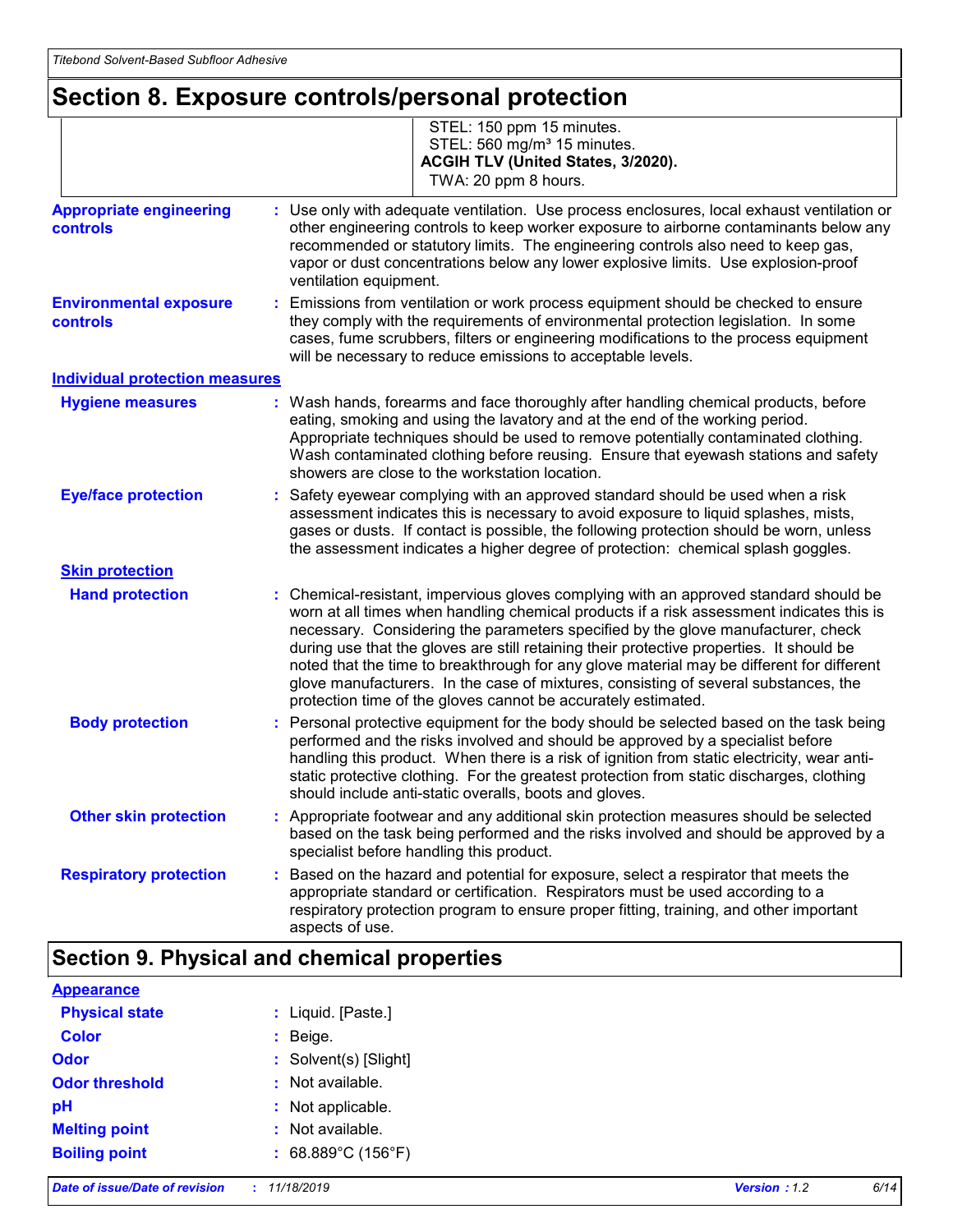### **Section 9. Physical and chemical properties**

| <b>Flash point</b>                                | : Closed cup: -17.7 $\degree$ C (0.14 $\degree$ F) [Setaflash.]                                                    |
|---------------------------------------------------|--------------------------------------------------------------------------------------------------------------------|
| <b>Evaporation rate</b>                           | : Not available.                                                                                                   |
| <b>Flammability (solid, gas)</b>                  | : Flammable in the presence of the following materials or conditions: open flames, sparks<br>and static discharge. |
| Lower and upper explosive<br>(flammable) limits   | : Not available.                                                                                                   |
| <b>VOC (less water, less)</b><br>exempt solvents) | $: 389$ g/l                                                                                                        |
| <b>Volatility</b>                                 | $: 31$ to 34.5% (w/w)                                                                                              |
| <b>Vapor density</b>                              | : Not available.                                                                                                   |
| <b>Relative density</b>                           | $: 1.14$ to 1.18                                                                                                   |
| <b>Solubility</b>                                 | : Insoluble in the following materials: cold water and hot water.                                                  |
| <b>Solubility in water</b>                        | : Not available.                                                                                                   |
| <b>Partition coefficient: n-</b><br>octanol/water | : Not available.                                                                                                   |
| <b>Auto-ignition temperature</b>                  | : Not available.                                                                                                   |
| <b>Decomposition temperature</b>                  | : Not available.                                                                                                   |
| <b>Viscosity</b>                                  | : Not available.                                                                                                   |

### **Section 10. Stability and reactivity**

| <b>Reactivity</b>                                   | No specific test data related to reactivity available for this product or its ingredients.                                                                                   |
|-----------------------------------------------------|------------------------------------------------------------------------------------------------------------------------------------------------------------------------------|
| <b>Chemical stability</b>                           | : The product is stable.                                                                                                                                                     |
| <b>Possibility of hazardous</b><br><b>reactions</b> | : Under normal conditions of storage and use, hazardous reactions will not occur.                                                                                            |
| <b>Conditions to avoid</b>                          | : Avoid all possible sources of ignition (spark or flame). Do not pressurize, cut, weld,<br>braze, solder, drill, grind or expose containers to heat or sources of ignition. |
| Incompatible materials                              | Reactive or incompatible with the following materials:<br>oxidizing materials                                                                                                |
| <b>Hazardous decomposition</b><br>products          | : Under normal conditions of storage and use, hazardous decomposition products should<br>not be produced.                                                                    |

## **Section 11. Toxicological information**

#### **Information on toxicological effects**

#### **Acute toxicity**

| <b>Product/ingredient name</b> | <b>Result</b>                | <b>Species</b> | <b>Dose</b>           | <b>Exposure</b> |
|--------------------------------|------------------------------|----------------|-----------------------|-----------------|
| l <mark>n</mark> -hexane       | <b>LC50 Inhalation Gas.</b>  | Rat            | $ 48000$ ppm          | 4 hours         |
|                                | <b>LD50 Dermal</b>           | Rabbit         | >3295 mg/kg           |                 |
|                                | LD50 Oral                    | Rat            | 15840 mg/kg           |                 |
| toluene                        | <b>LC50 Inhalation Vapor</b> | Rat            | $49$ g/m <sup>3</sup> | l4 hours        |
|                                | LD50 Oral                    | Rat            | $ 636 \text{ mg/kg} $ |                 |

**Irritation/Corrosion**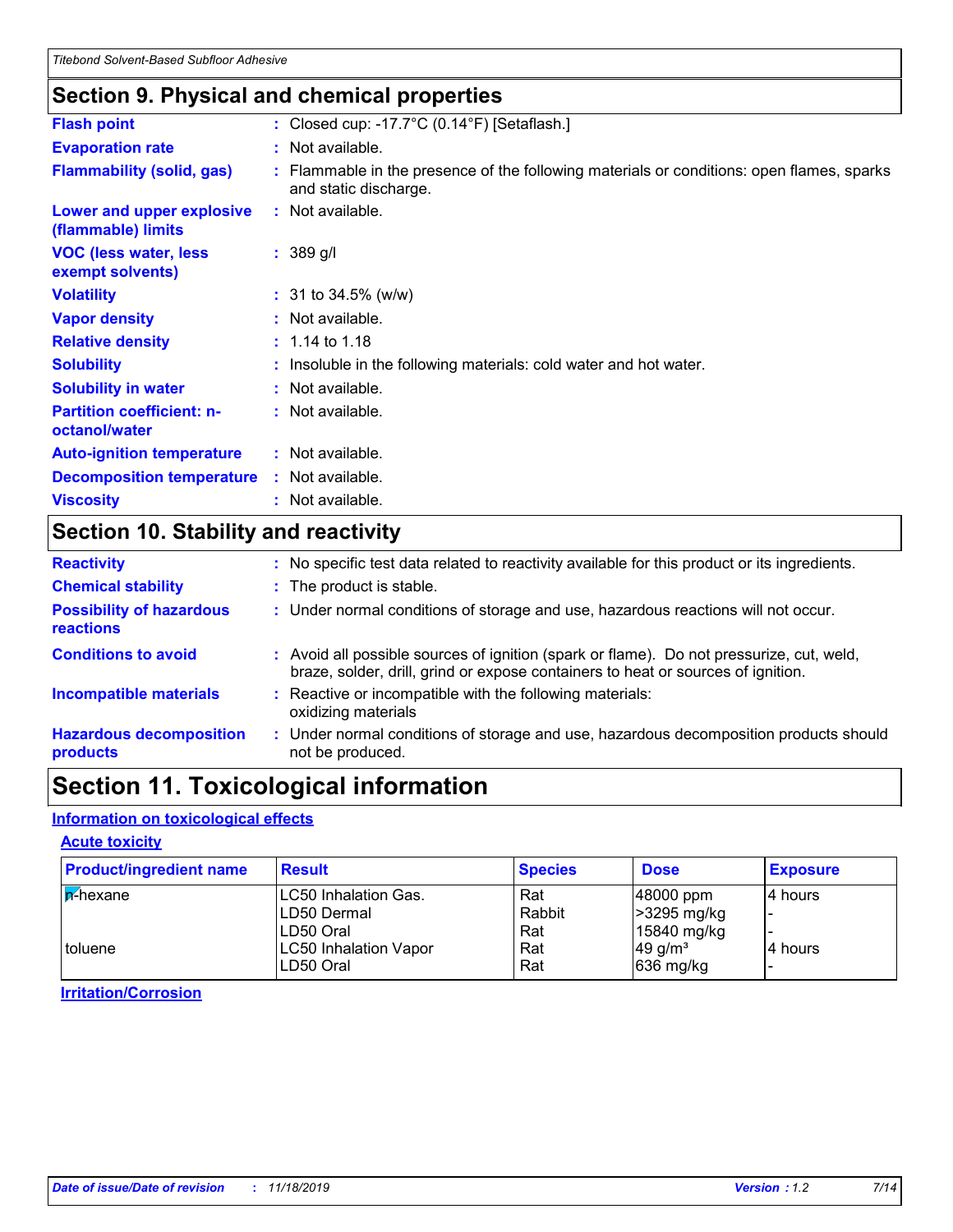# **Section 11. Toxicological information**

| <b>Product/ingredient name</b> | <b>Result</b>            | <b>Species</b> | <b>Score</b> | <b>Exposure</b>  | <b>Observation</b>       |
|--------------------------------|--------------------------|----------------|--------------|------------------|--------------------------|
| <b>A</b> -hexane               | Eyes - Mild irritant     | Rabbit         |              | $10 \text{ mg}$  |                          |
| l toluene                      | Eyes - Mild irritant     | Rabbit         |              | 0.5 minutes      | $\overline{\phantom{a}}$ |
|                                |                          |                |              | $100 \text{ mg}$ |                          |
|                                | Eyes - Mild irritant     | Rabbit         |              | 870 ug           |                          |
|                                | Eyes - Severe irritant   | Rabbit         |              | 24 hours 2       | $\overline{\phantom{0}}$ |
|                                |                          |                |              | mg               |                          |
|                                | Skin - Mild irritant     | Pig            |              | 24 hours 250     |                          |
|                                |                          |                |              | uL               |                          |
|                                | Skin - Mild irritant     | Rabbit         |              | 435 mg           |                          |
|                                | Skin - Moderate irritant | Rabbit         |              | 24 hours 20      | $\overline{\phantom{0}}$ |
|                                |                          |                |              | mg               |                          |
|                                | Skin - Moderate irritant | Rabbit         |              | 500 mg           | $\overline{\phantom{0}}$ |

#### **Conclusion/Summary**

**Skin Example 3 :** Prolonged or repeated contact can defat the skin and lead to irritation, cracking and/or

**Eyes :** Severely irritating to eyes.

dermatitis.

**Respiratory :** High vapor concentrations can cause headaches, dizziness, drowsiness and nausea and may lead to unconsciousness.

#### **Sensitization**

Not available.

#### **Mutagenicity**

Not available.

#### **Carcinogenicity**

Not available.

#### **Classification**

| <b>Product/ingredient name</b> | <b>OSHA</b> | <b>IARC</b> | <b>NTP</b> |
|--------------------------------|-------------|-------------|------------|
| toluene                        |             |             |            |

#### **Reproductive toxicity**

| <b>Product/ingredient name</b> | <b>Maternal</b><br><b>toxicity</b> | <b>Fertility</b> | Development Species<br>toxin |     | <b>Dose</b>       | <b>Exposure</b> |
|--------------------------------|------------------------------------|------------------|------------------------------|-----|-------------------|-----------------|
| toluene                        |                                    |                  |                              | Rat | <b>Inhalation</b> |                 |

**Conclusion/Summary :** Reproductive toxicant - female

### **Teratogenicity**

Not available.

#### **Specific target organ toxicity (single exposure)**

| <b>Name</b>                                     | <b>Category</b>          | <b>Route of</b><br>exposure | <b>Target organs</b>                   |
|-------------------------------------------------|--------------------------|-----------------------------|----------------------------------------|
| <b>Titebond Solvent-Based Subfloor Adhesive</b> | Category 3               |                             | Respiratory tract<br>l irritation      |
|                                                 | Category 3               |                             | l Narcotic effects                     |
| In-hexane                                       | Category 3               |                             | Respiratory tract<br>l irritation      |
| toluene                                         | Category 3<br>Category 3 |                             | Narcotic effects<br>l Narcotic effects |

**Specific target organ toxicity (repeated exposure)**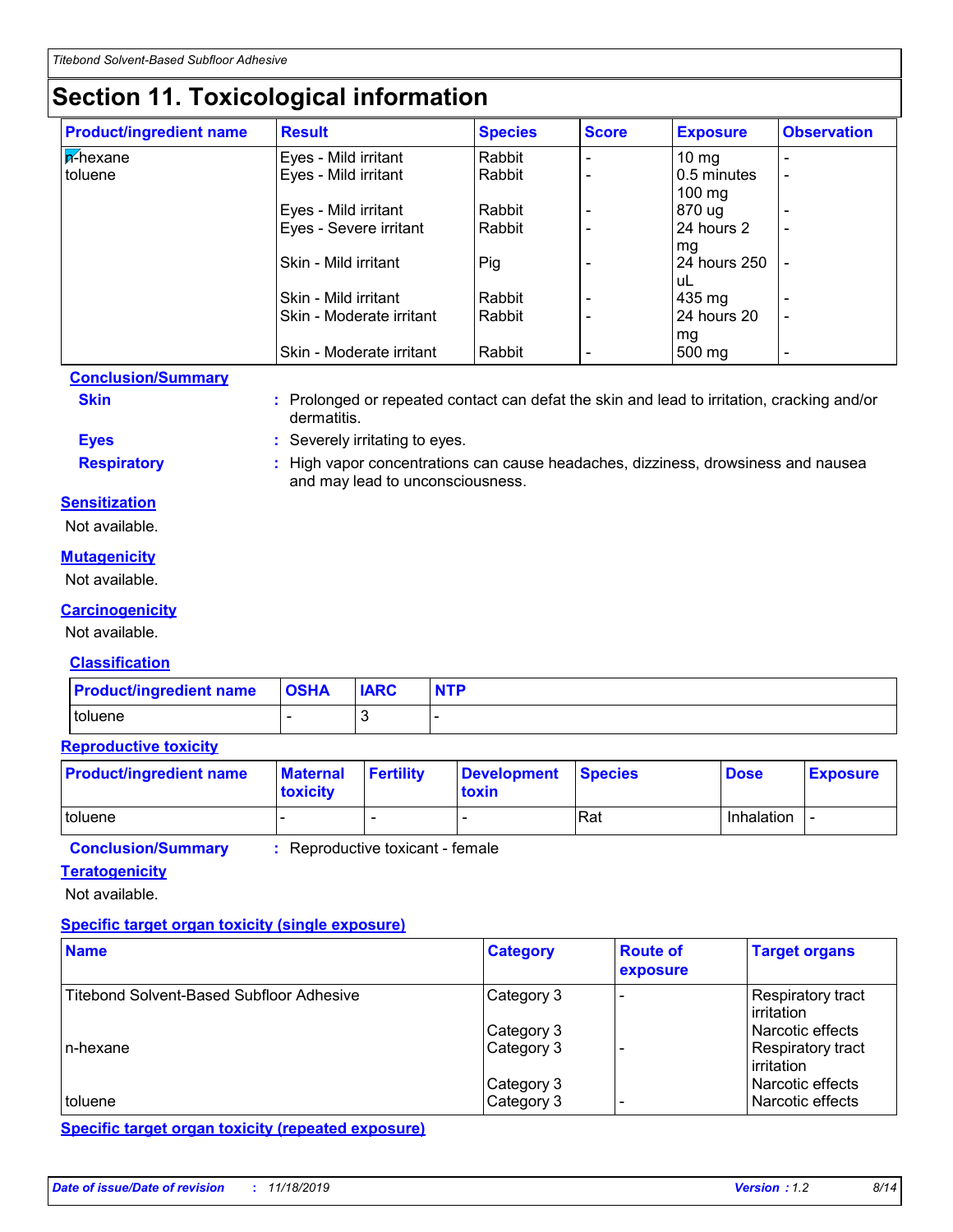# **Section 11. Toxicological information**

| <b>Name</b>                                     | <b>Category</b> | <b>Route of</b><br>exposure | <b>Target organs</b>                               |
|-------------------------------------------------|-----------------|-----------------------------|----------------------------------------------------|
| <b>Titebond Solvent-Based Subfloor Adhesive</b> | Category 1      | inhalation                  | central nervous<br>system (CNS),<br>kidneys, liver |
| n-hexane                                        | Category 1      | inhalation                  | peripheral nervous<br>system                       |
| toluene                                         | Category 2      |                             | central nervous<br>system (CNS)                    |

#### **Aspiration hazard**

| <b>Name</b>                                                 |                                                                                                                                                                                                                                                                         | <b>Result</b>                                                                            |
|-------------------------------------------------------------|-------------------------------------------------------------------------------------------------------------------------------------------------------------------------------------------------------------------------------------------------------------------------|------------------------------------------------------------------------------------------|
| n-hexane<br>toluene                                         |                                                                                                                                                                                                                                                                         | <b>ASPIRATION HAZARD - Category 1</b><br><b>ASPIRATION HAZARD - Category 1</b>           |
| <b>Information on the likely</b><br>routes of exposure      | : Routes of entry anticipated: Oral, Dermal, Inhalation.                                                                                                                                                                                                                |                                                                                          |
| <b>Potential acute health effects</b>                       |                                                                                                                                                                                                                                                                         |                                                                                          |
| <b>Eye contact</b>                                          | : This product may irritate eyes upon contact.                                                                                                                                                                                                                          |                                                                                          |
| <b>Inhalation</b>                                           | dizziness. May cause respiratory irritation.                                                                                                                                                                                                                            | : Can cause central nervous system (CNS) depression. May cause drowsiness or             |
| <b>Skin contact</b>                                         | : Causes skin irritation. Defatting to the skin.                                                                                                                                                                                                                        |                                                                                          |
| <b>Ingestion</b>                                            |                                                                                                                                                                                                                                                                         | : Can cause central nervous system (CNS) depression.                                     |
|                                                             | Symptoms related to the physical, chemical and toxicological characteristics                                                                                                                                                                                            |                                                                                          |
| <b>Eye contact</b>                                          | : Adverse symptoms may include the following:<br>pain or irritation<br>watering<br>redness                                                                                                                                                                              |                                                                                          |
| <b>Inhalation</b>                                           | : Adverse symptoms may include the following:<br>respiratory tract irritation<br>coughing<br>nausea or vomiting<br>headache<br>drowsiness/fatigue<br>dizziness/vertigo<br>unconsciousness<br>reduced fetal weight<br>increase in fetal deaths<br>skeletal malformations |                                                                                          |
| <b>Skin contact</b>                                         | : Adverse symptoms may include the following:<br>irritation<br>redness<br>dryness<br>cracking                                                                                                                                                                           |                                                                                          |
| <b>Ingestion</b>                                            | : No specific data.                                                                                                                                                                                                                                                     |                                                                                          |
|                                                             |                                                                                                                                                                                                                                                                         | Delayed and immediate effects and also chronic effects from short and long term exposure |
| <b>Short term exposure</b>                                  |                                                                                                                                                                                                                                                                         |                                                                                          |
| <b>Potential immediate</b><br>effects                       | : Not available.                                                                                                                                                                                                                                                        |                                                                                          |
| <b>Potential delayed effects</b>                            | : Not available.                                                                                                                                                                                                                                                        |                                                                                          |
| Long term exposure<br><b>Potential immediate</b><br>effects | : Not available.                                                                                                                                                                                                                                                        |                                                                                          |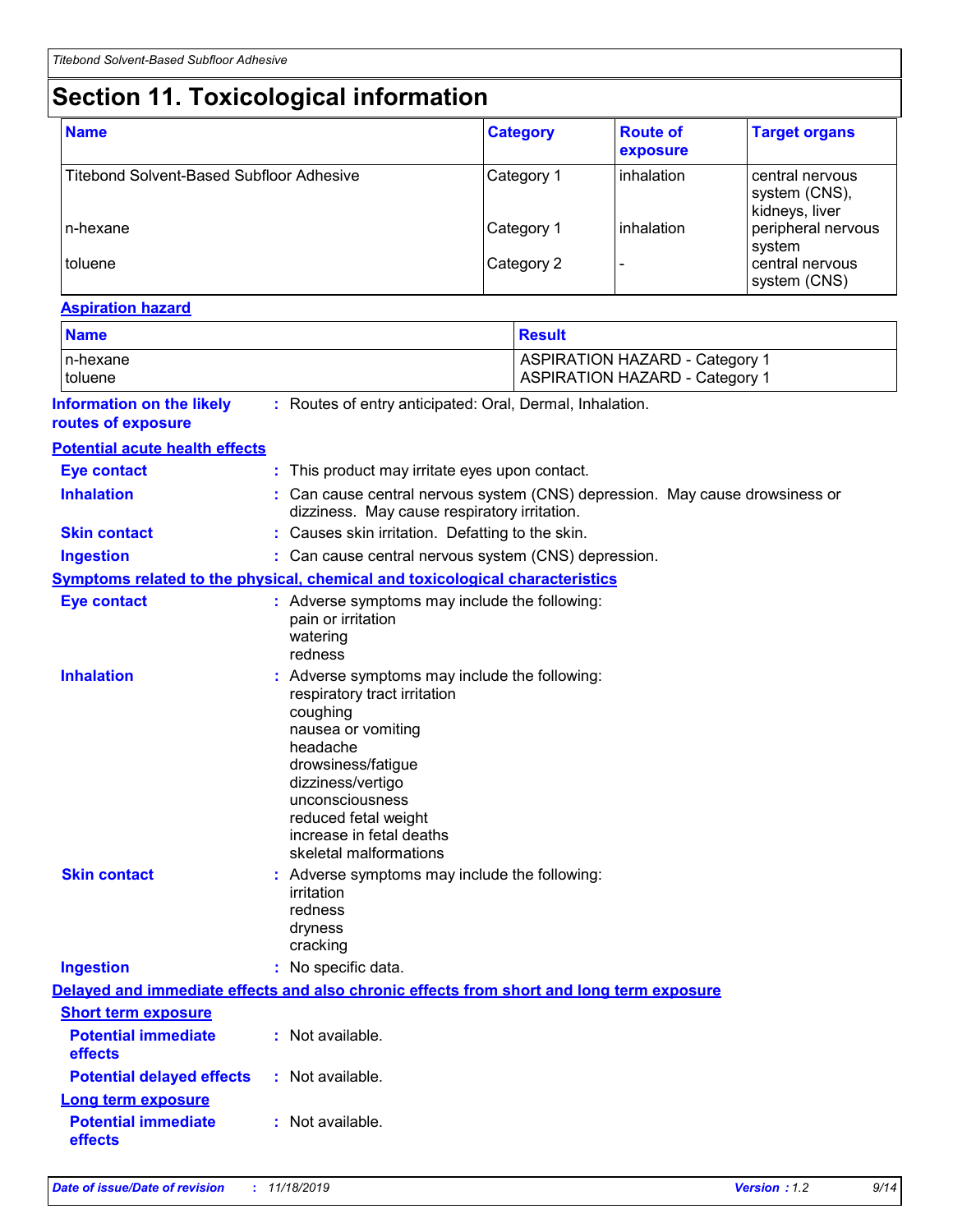# **Section 11. Toxicological information**

#### **Potential delayed effects :** Not available.

#### **Potential chronic health effects**

#### Not available.

| <b>General</b>                        | : Causes damage to organs through prolonged or repeated exposure if inhaled.<br>Prolonged or repeated contact can defat the skin and lead to irritation, cracking and/or<br>dermatitis. |
|---------------------------------------|-----------------------------------------------------------------------------------------------------------------------------------------------------------------------------------------|
|                                       |                                                                                                                                                                                         |
| <b>Carcinogenicity</b>                | : No known significant effects or critical hazards.                                                                                                                                     |
| <b>Mutagenicity</b>                   | : No known significant effects or critical hazards.                                                                                                                                     |
| <b>Teratogenicity</b>                 | : Suspected of damaging the unborn child if inhaled.                                                                                                                                    |
| <b>Developmental effects</b>          | : No known significant effects or critical hazards.                                                                                                                                     |
| <b>Fertility effects</b>              | : Suspected of damaging fertility if inhaled.                                                                                                                                           |
| <b>Numerical measures of toxicity</b> |                                                                                                                                                                                         |
| <b>Acute toxicity estimates</b>       |                                                                                                                                                                                         |

Not available.

## **Section 12. Ecological information**

#### **Toxicity**

| <b>Product/ingredient name</b> | <b>Result</b>                                                          | <b>Species</b>                                                            | <b>Exposure</b>     |
|--------------------------------|------------------------------------------------------------------------|---------------------------------------------------------------------------|---------------------|
| <b>F</b> -hexane               | Acute EC50 0.89 mg/l                                                   | Algae                                                                     | 96 hours            |
|                                | Acute EC50 3.9 mg/l                                                    | Crustaceans                                                               | 48 hours            |
|                                | Acute LC50 2500 µg/l Fresh water                                       | Fish - Pimephales promelas                                                | 96 hours            |
|                                | Chronic NOEC 4.9 mg/l                                                  | Crustaceans                                                               | 21 days             |
|                                | Chronic NOEC 2.8 mg/l                                                  | Fish - rainbow trout                                                      | 28 days             |
| toluene                        | Acute EC50 12500 µg/l Fresh water                                      | Algae - Pseudokirchneriella                                               | 72 hours            |
|                                | Acute EC50 11600 µg/l Fresh water                                      | subcapitata<br>Crustaceans - Gammarus<br>pseudolimnaeus - Adult           | 48 hours            |
|                                | Acute EC50 6000 µg/l Fresh water                                       | Daphnia - Daphnia magna -<br>Juvenile (Fledgling, Hatchling,<br>Weanling) | 48 hours            |
|                                | Acute LC50 5500 µg/l Fresh water<br>Chronic NOEC 1000 µg/l Fresh water | Fish - Oncorhynchus kisutch - Fry<br>Daphnia - Daphnia magna              | 96 hours<br>21 days |

#### **Persistence and degradability**

| <b>Product/ingredient name</b> | <b>Aquatic half-life</b> | ∣PhotoIvsis | <b>Biodegradability</b> |
|--------------------------------|--------------------------|-------------|-------------------------|
| <b>A-hexane</b>                |                          |             | <b>IReadily</b>         |
| toluene                        |                          |             | Readily                 |

#### **Bioaccumulative potential**

| <b>Product/ingredient name</b> | $LogP_{ow}$     | <b>BCF</b>     | <b>Potential</b> |
|--------------------------------|-----------------|----------------|------------------|
| <b>A-hexane</b><br>toluene     | 2.73            | 501.187<br>'90 | high<br>low      |
| <b>Mobility in soil</b>        |                 |                |                  |
| <b>Cailbuston nontifian</b>    | . Not ovojlohlo |                |                  |

**Soil/water partition coefficient (K**<sub>oc</sub>) **:** Not available.

**Other adverse effects** : No known significant effects or critical hazards.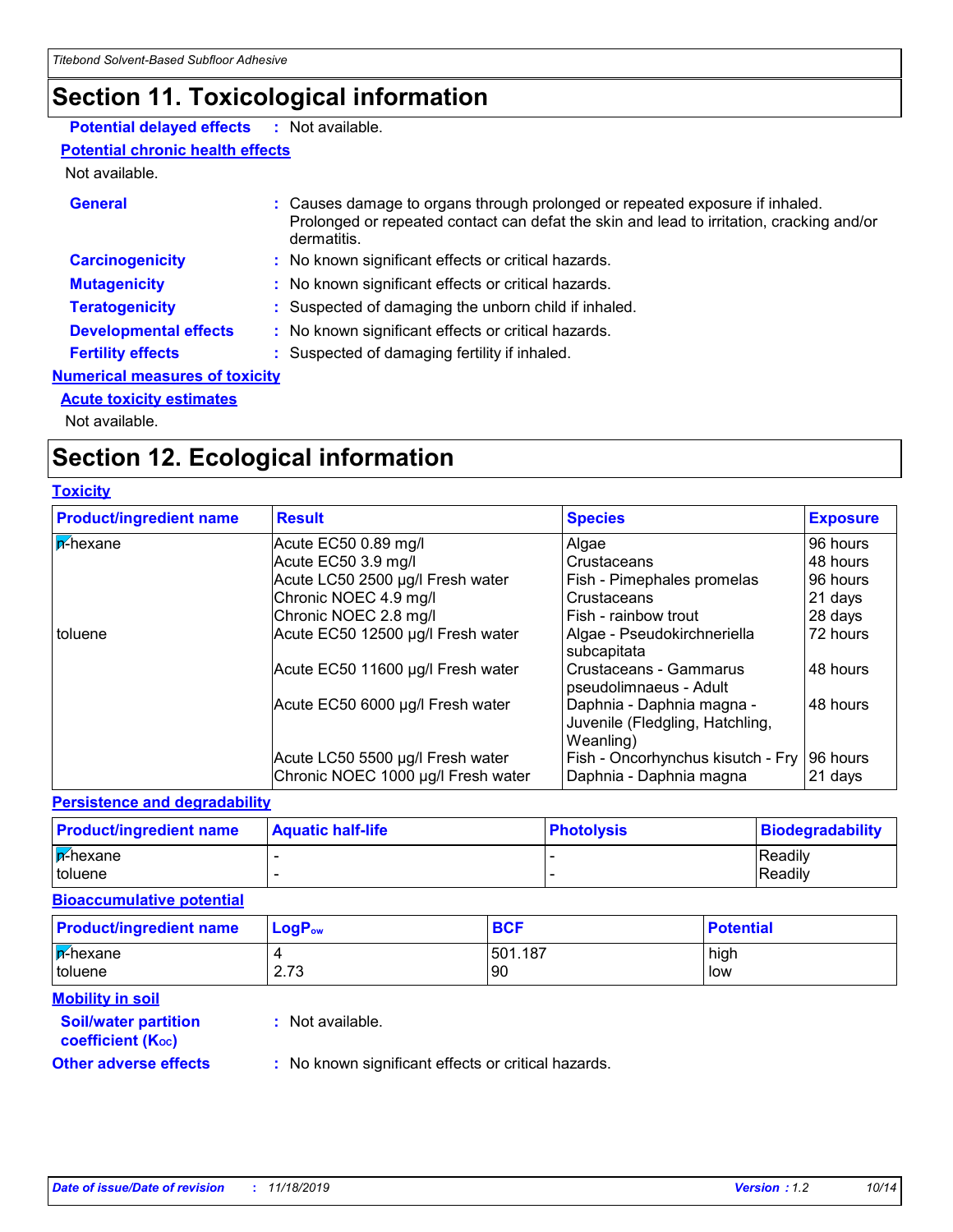### **Section 13. Disposal considerations**

#### **Disposal methods :**

The generation of waste should be avoided or minimized wherever possible. Disposal of this product, solutions and any by-products should at all times comply with the requirements of environmental protection and waste disposal legislation and any regional local authority requirements. Dispose of surplus and non-recyclable products via a licensed waste disposal contractor. Waste should not be disposed of untreated to the sewer unless fully compliant with the requirements of all authorities with jurisdiction. Waste packaging should be recycled. Incineration or landfill should only be considered when recycling is not feasible. This material and its container must be disposed of in a safe way. Care should be taken when handling emptied containers that have not been cleaned or rinsed out. Empty containers or liners may retain some product residues. Vapor from product residues may create a highly flammable or explosive atmosphere inside the container. Do not cut, weld or grind used containers unless they have been cleaned thoroughly internally. Avoid dispersal of spilled material and runoff and contact with soil, waterways, drains and sewers.

#### **United States - RCRA Toxic hazardous waste "U" List**

| Ingredient                | CAS#     | <b>Status</b> | <b>Reference</b><br>number |
|---------------------------|----------|---------------|----------------------------|
| Toluene; Benzene, methyl- | 108-88-3 | Listed        | U220                       |

### **Section 14. Transport information**

|                                        | <b>DOT</b><br><b>Classification</b>             | <b>TDG</b><br><b>Classification</b>             | <b>Mexico</b><br><b>Classification</b>          | <b>ADR/RID</b>                                  | <b>IMDG</b>                                     | <b>IATA</b>                                     |
|----------------------------------------|-------------------------------------------------|-------------------------------------------------|-------------------------------------------------|-------------------------------------------------|-------------------------------------------------|-------------------------------------------------|
| <b>UN number</b>                       | <b>UN1133</b>                                   | <b>UN1133</b>                                   | <b>UN1133</b>                                   | <b>UN1133</b>                                   | <b>UN1133</b>                                   | <b>UN1133</b>                                   |
| <b>UN proper</b><br>shipping name      | ADHESIVES,<br>containing<br>flammable<br>liquid | ADHESIVES,<br>containing<br>flammable<br>liquid | ADHESIVES,<br>containing<br>flammable<br>liquid | ADHESIVES,<br>containing<br>flammable<br>liquid | ADHESIVES,<br>containing<br>flammable<br>liquid | ADHESIVES,<br>containing<br>flammable<br>liquid |
| <b>Transport</b><br>hazard class(es)   | 3                                               | 3                                               | 3                                               | 3                                               | 3                                               | 3                                               |
| <b>Packing group</b>                   | III                                             | III                                             | III                                             | Ш                                               | $\mathbf{III}$                                  | III                                             |
| <b>Environmental</b><br><b>hazards</b> | No.                                             | No.                                             | No.                                             | No.                                             | No.                                             | No.                                             |

**Additional information** 

| <b>DOT Classification</b>    | : Reportable quantity 6685.1 lbs / 3035 kg [691.18 gal / 2616.4 L]. Package sizes<br>shipped in quantities less than the product reportable quantity are not subject to the RQ<br>(reportable quantity) transportation requirements.<br><b>Remarks</b> Limited quantity |
|------------------------------|-------------------------------------------------------------------------------------------------------------------------------------------------------------------------------------------------------------------------------------------------------------------------|
| <b>TDG Classification</b>    | : Product classified as per the following sections of the Transportation of Dangerous<br>Goods Regulations: 2.18-2.19 (Class 3).<br><b>Remarks</b> Limited quantity                                                                                                     |
| <b>Mexico Classification</b> | : Remarks Limited quantity                                                                                                                                                                                                                                              |
| <b>ADR/RID</b>               | : Tunnel code (D/E)<br><b>Remarks</b> Limited quantity                                                                                                                                                                                                                  |
| <b>IMDG</b>                  | : Remarks Limited quantity                                                                                                                                                                                                                                              |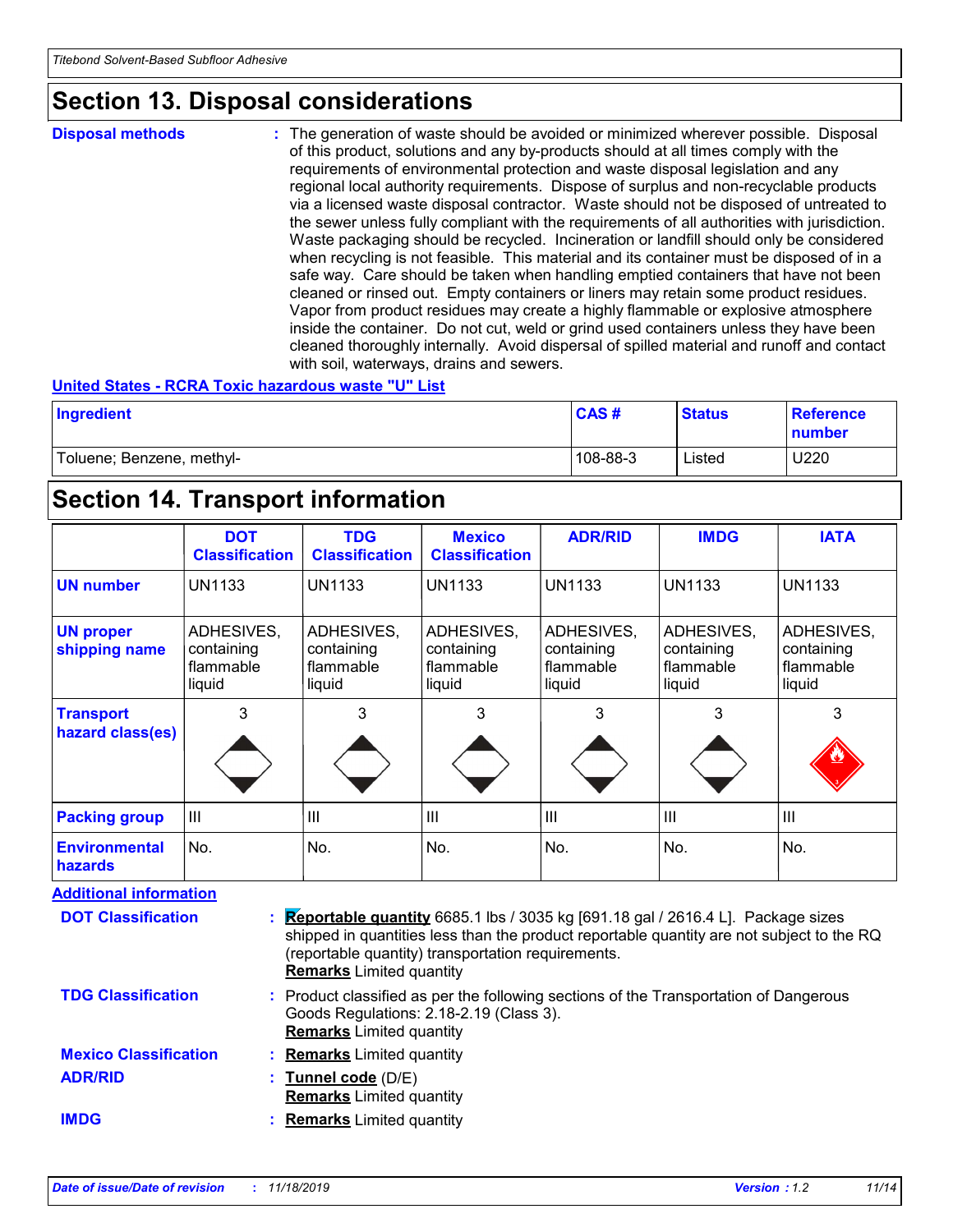### **Section 14. Transport information**

## **Section 15. Regulatory information**

#### **U.S. Federal regulations**

**SARA 302/304**

**Composition/information on ingredients**

No products were found.

**SARA 304 RQ :** Not applicable.

#### **SARA 311/312**

**Classification :** FLAMMABLE LIQUIDS - Category 2 SKIN IRRITATION - Category 2 TOXIC TO REPRODUCTION - Category 2 SPECIFIC TARGET ORGAN TOXICITY (SINGLE EXPOSURE) (Respiratory tract irritation) - Category 3 SPECIFIC TARGET ORGAN TOXICITY (SINGLE EXPOSURE) (Narcotic effects) - Category 3 SPECIFIC TARGET ORGAN TOXICITY (REPEATED EXPOSURE) - Category 1 HNOC - Defatting irritant

#### **Composition/information on ingredients**

| <b>Name</b>      | $\frac{9}{6}$ | <b>Classification</b>                            |
|------------------|---------------|--------------------------------------------------|
| <b>A</b> -hexane | $≥10 - ≤25$   | <b>FLAMMABLE LIQUIDS - Category 2</b>            |
|                  |               | SKIN IRRITATION - Category 2                     |
|                  |               | SPECIFIC TARGET ORGAN TOXICITY (SINGLE EXPOSURE) |
|                  |               | (Respiratory tract irritation) - Category 3      |
|                  |               | SPECIFIC TARGET ORGAN TOXICITY (SINGLE EXPOSURE) |
|                  |               | (Narcotic effects) - Category 3                  |
|                  |               | <b>SPECIFIC TARGET ORGAN TOXICITY (REPEATED)</b> |
|                  |               | EXPOSURE) - Category 1                           |
|                  |               | <b>ASPIRATION HAZARD - Category 1</b>            |
| toluene          | $≥10 - ≤25$   | FLAMMABLE LIQUIDS - Category 2                   |
|                  |               | SKIN IRRITATION - Category 2                     |
|                  |               | <b>EYE IRRITATION - Category 2B</b>              |
|                  |               | TOXIC TO REPRODUCTION - Category 2               |
|                  |               | SPECIFIC TARGET ORGAN TOXICITY (SINGLE EXPOSURE) |
|                  |               | (Narcotic effects) - Category 3                  |
|                  |               | SPECIFIC TARGET ORGAN TOXICITY (REPEATED         |
|                  |               | EXPOSURE) - Category 2                           |
|                  |               | <b>ASPIRATION HAZARD - Category 1</b>            |

#### **SARA 313**

|                              | <b>Product name</b> | <b>CAS number</b> | $\frac{9}{6}$ |
|------------------------------|---------------------|-------------------|---------------|
| <b>Form R - Reporting</b>    | l <b>n</b> -hexane  | $1110 - 54 - 3$   | l≥10 - ≤25    |
| requirements                 | toluene             | $108 - 88 - 3$    | 210 - ≤25     |
| <b>Supplier notification</b> | l <b>n</b> -hexane  | $1110 - 54 - 3$   | l≥10 - ≤25    |
|                              | toluene             | $108 - 88 - 3$    | 210 - ≤25     |

SARA 313 notifications must not be detached from the SDS and any copying and redistribution of the SDS shall include copying and redistribution of the notice attached to copies of the SDS subsequently redistributed.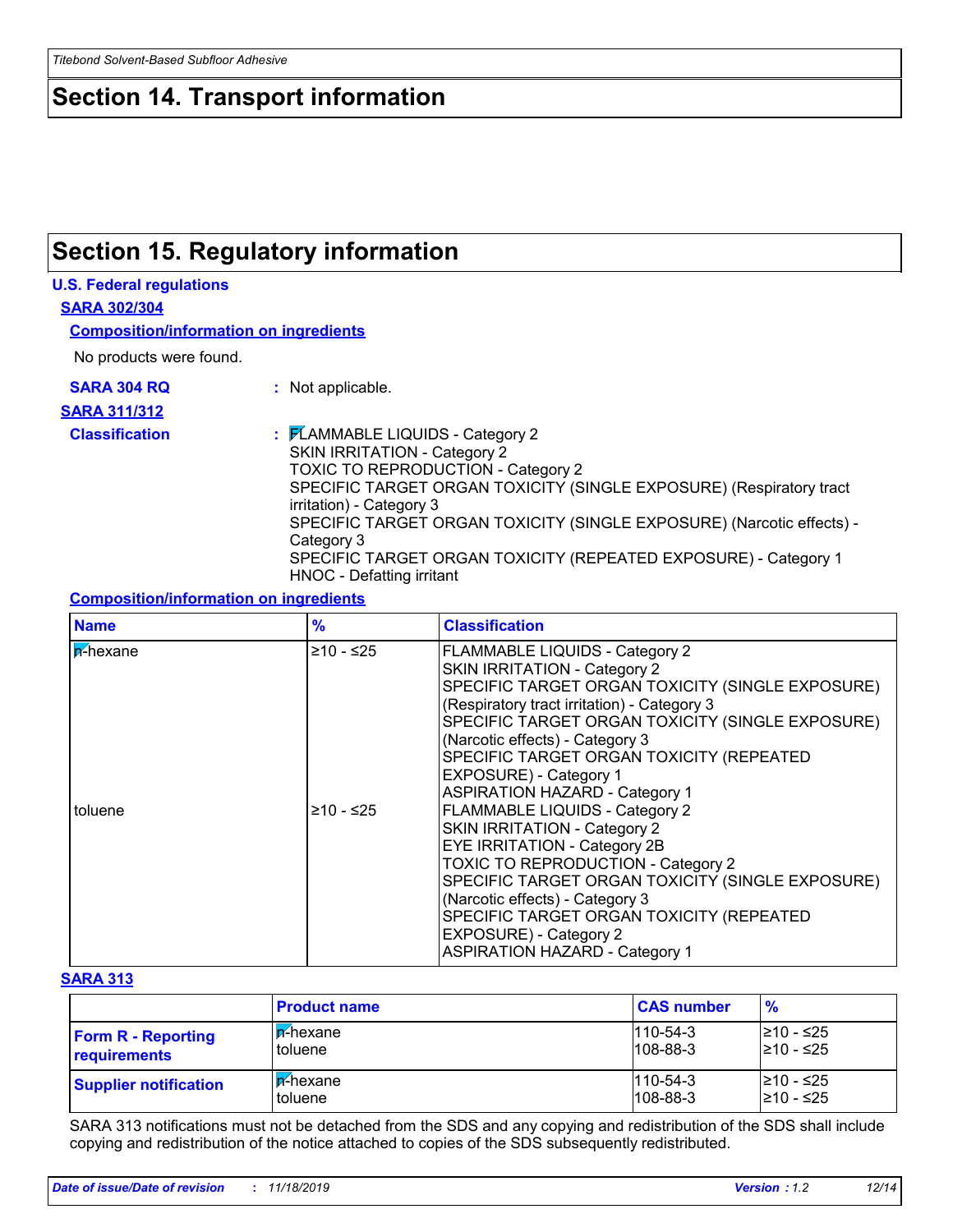# **Section 15. Regulatory information**

#### : The following components are listed: HEXANE; N-HEXANE; TOLUENE; METHYLBENZENE **Massachusetts : New York :** The following components are listed: Hexane; Toluene **New Jersey :** The following components are listed: n-HEXANE; HEXANE; TOLUENE; BENZENE, METHYL-**Pennsylvania :** The following components are listed: HEXANE; BENZENE, METHYL-**State regulations**

#### **California Prop. 65**

**A WARNING**: This product can expose you to chemicals including n-hexane and Toluene, which are known to the State of California to cause birth defects or other reproductive harm. For more information go to www.P65Warnings. ca.gov.

| <b>Ingredient name</b>      | No significant risk<br><b>level</b> | <b>Maximum</b><br>acceptable dosage<br><b>level</b> |
|-----------------------------|-------------------------------------|-----------------------------------------------------|
| <b>In-hexane</b><br>Toluene |                                     | Yes.<br>Yes.                                        |

#### **International regulations**

**Chemical Weapon Convention List Schedules I, II & III Chemicals**

Not listed.

#### **Montreal Protocol**

Not listed.

**Stockholm Convention on Persistent Organic Pollutants** Not listed.

#### **UNECE Aarhus Protocol on POPs and Heavy Metals**

Not listed.

#### **Inventory list**

**China :** All components are listed or exempted.

**United States TSCA 8(b) inventory**

**:** All components are active or exempted.

### **Section 16. Other information**

#### **Hazardous Material Information System (U.S.A.)**



**Caution: HMIS® ratings are based on a 0-4 rating scale, with 0 representing minimal hazards or risks, and 4 representing significant hazards or risks. Although HMIS® ratings and the associated label are not required on SDSs or products leaving a facility under 29 CFR 1910.1200, the preparer may choose to provide them. HMIS® ratings are to be used with a fully implemented HMIS® program. HMIS® is a registered trademark and service mark of the American Coatings Association, Inc.**

**The customer is responsible for determining the PPE code for this material. For more information on HMIS® Personal Protective Equipment (PPE) codes, consult the HMIS® Implementation Manual.**

**National Fire Protection Association (U.S.A.)**